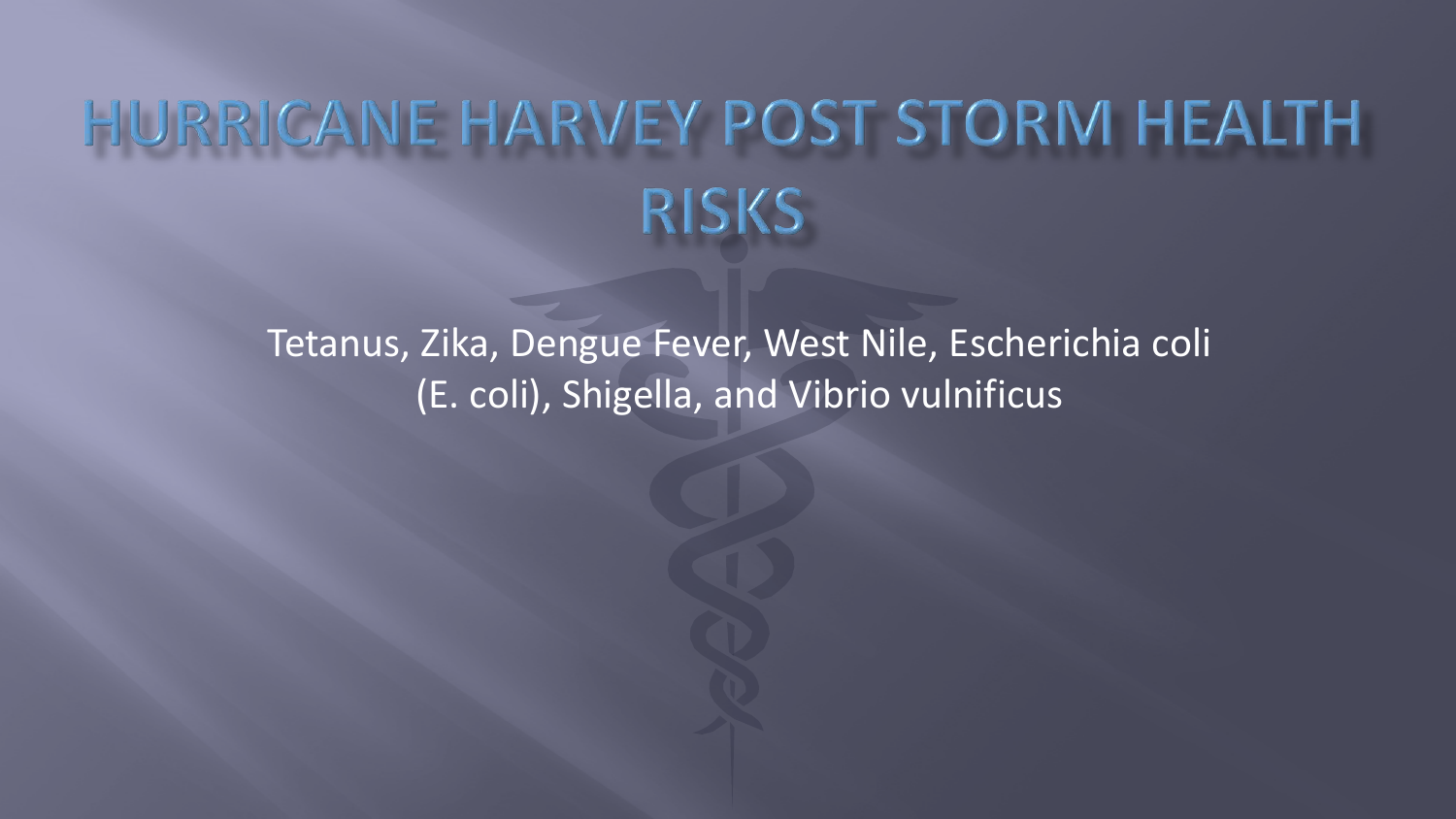## About Tetanus

■ Commonly known as "lockjaw"

■ Tetanus is different from other vaccine-preventable diseases because it does not spread from person to person. The bacteria are usually found in soil, dust, and manure and enter the body through breaks in the skin — usually cuts or puncture wounds caused by contaminated objects.

■ Today, tetanus is uncommon in the United States, with an average of 30 reported cases each year. Nearly all cases of tetanus are among people who have never received a tetanus vaccine, or adults who don't stay up to date on their 10-year booster shots.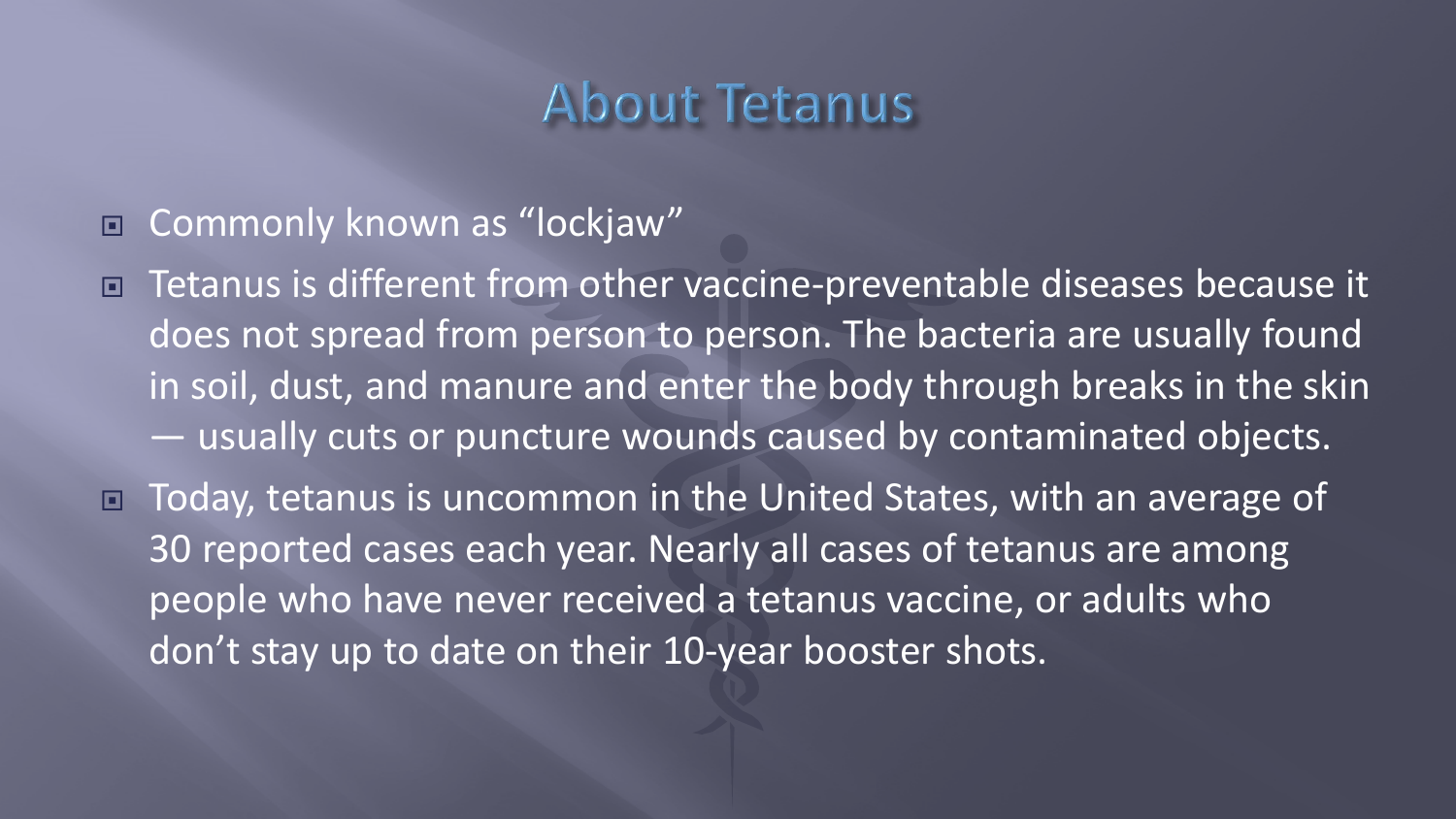## Common Ways Tetanus Gets Into Your Body

- The spores can get into the body through broken skin, usually through injuries from contaminated objects. Certain breaks in the skin are more likely to get infected with tetanus bacteria. These include:
	- Wounds contaminated with dirt, poop (feces), or spit (saliva)
	- Wounds caused by an object puncturing the skin (puncture wounds), like a nail or needle
	- Burns
	- **Crush injuries**
	- **Injuries with dead tissue**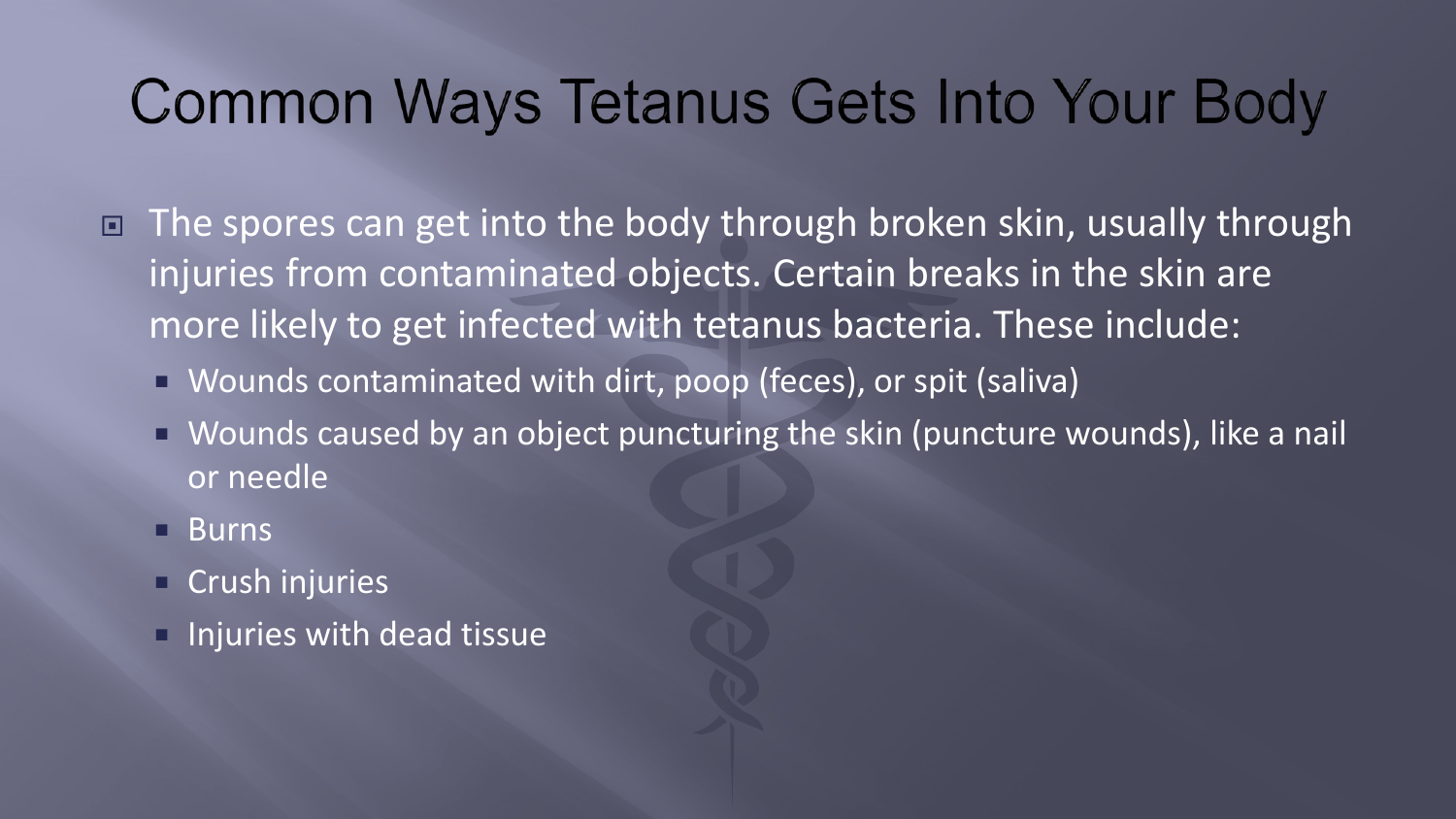### Time from Exposure to Illness

 $\Box$  The incubation period — time from exposure to illness — is usually between 3 and 21 days (average 10 days), although it may range from one day to several months, depending on the kind of wound. Most cases occur within 14 days. In general, shorter incubation periods are seen with more heavily contaminated wounds, more serious disease, and a worse outcome (prognosis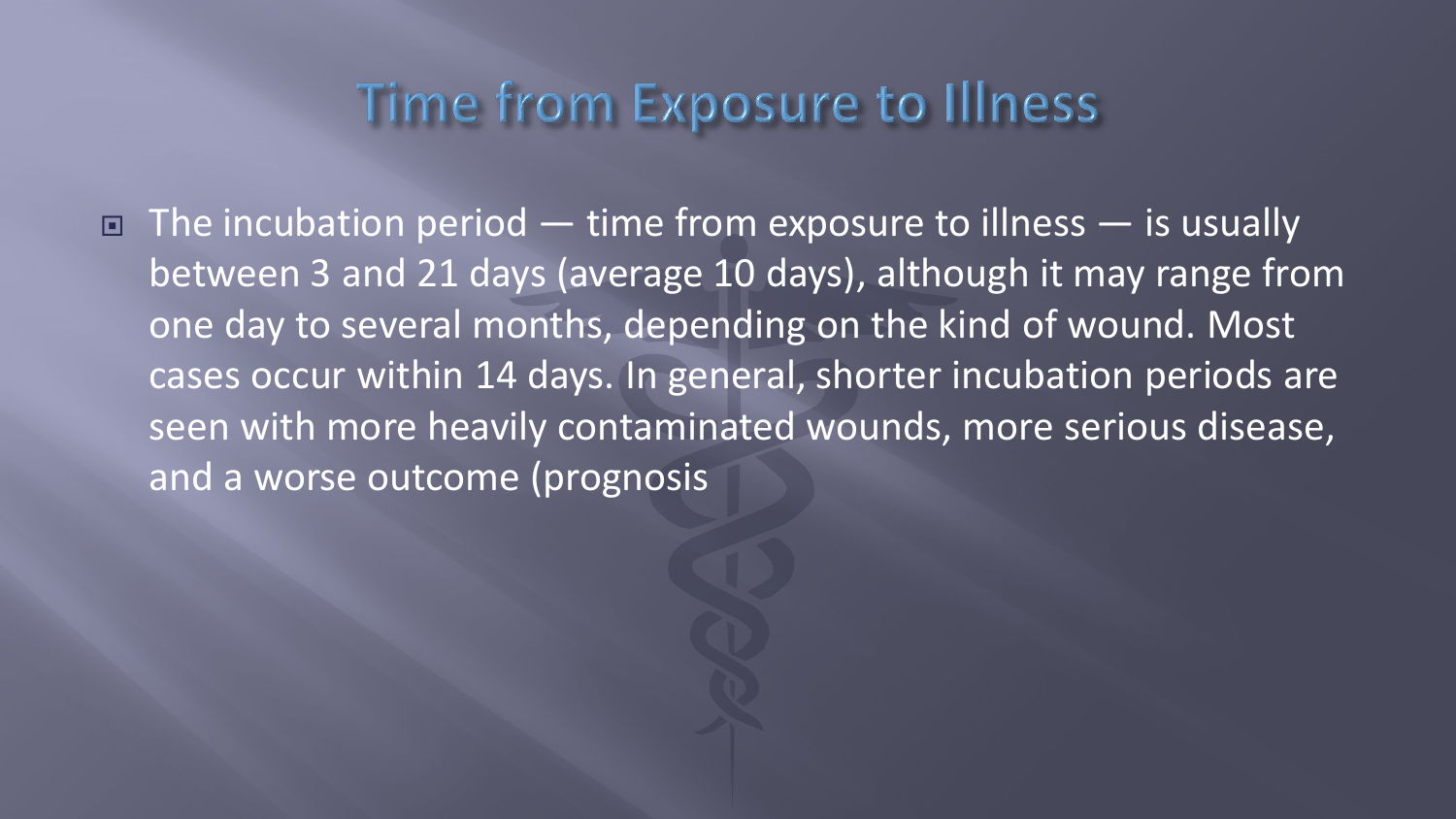### Symptoms

Tetanus is often called "lockjaw" because one of the most common signs of this infection is tightening of the jaw muscles. Tetanus infection can lead to serious health problems, including being unable to open the mouth and having trouble swallowing and breathing.

- $\Box$  The first sign is most commonly spasms of the muscles of the jaw, or "lockjaw."
- **D** Jaw cramping
- □ Sudden, involuntary muscle tightening (muscle spasms) often in the stomach
- Painful muscle stiffness all over the body
- $\Box$  Trouble swallowing
- **D** Jerking or staring (seizures)
- **E** Headache
- $\blacksquare$  Fever and sweating
- Changes in blood pressure and a fast heart rate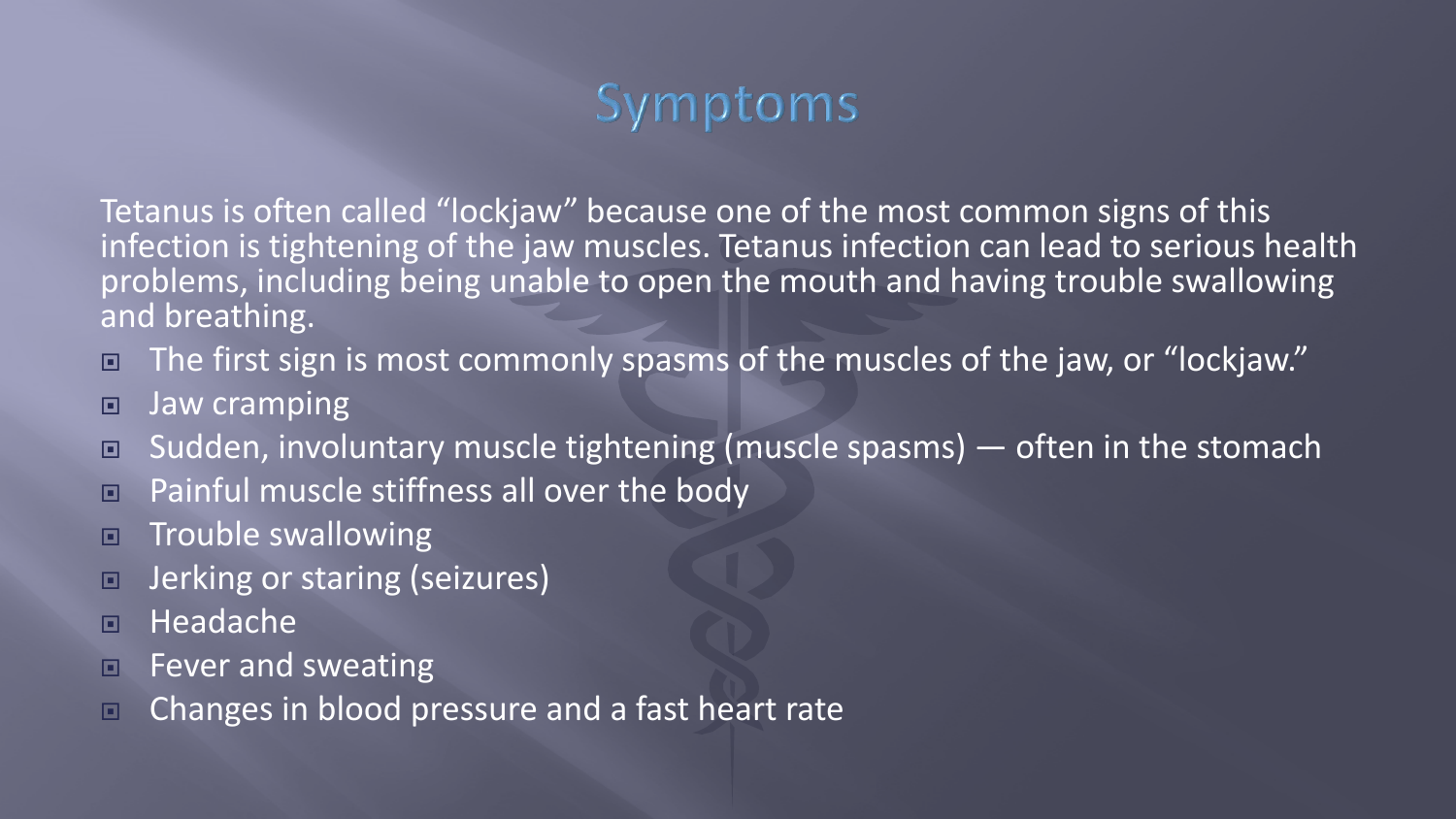### Complications

■ Serious health problems that can happen because of tetanus include:

- Uncontrolled/involuntary tightening of the vocal cords (laryngospasm)
- **Broken bones (fractures)**
- Infections gotten by a patient during a hospital visit (hospital-acquired infections)
- **Blockage of the main artery of the lung or one of its branches by a blood clot** that has travelled from elsewhere in the body through the bloodstream (pulmonary embolism)
- Pneumonia, a lung infection, that develops by breathing in foreign materials (aspiration pneumonia)
- Breathing difficulty, possibly leading to death (1 to 2 in 10 cases are fatal)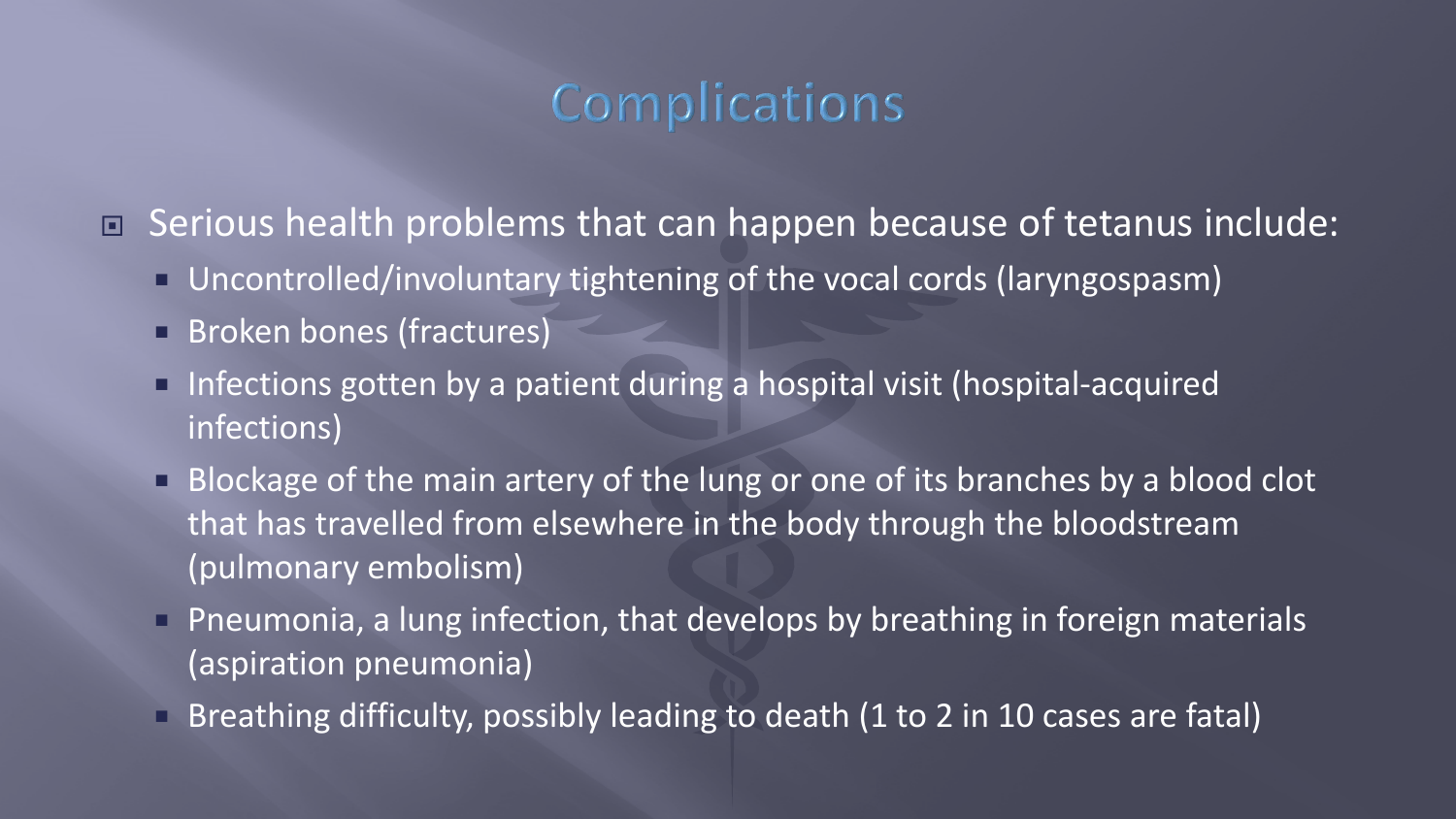## Diagnosis and Treatment

### **Diagnosis**

- **Doctors can diagnose tetanus by examining the patient and looking for certain** signs and symptoms.
- **There are no hospital lab tests that can confirm tetanus.**

### **Treatment**

- $\blacksquare$  Tetanus is a medical emergency requiring:
	- Care in the hospital
	- Immediate treatment with medicine called human tetanus immune globulin (TIG)
	- Aggressive wound care
	- **Drugs to control muscle spasms**
	- Antibiotics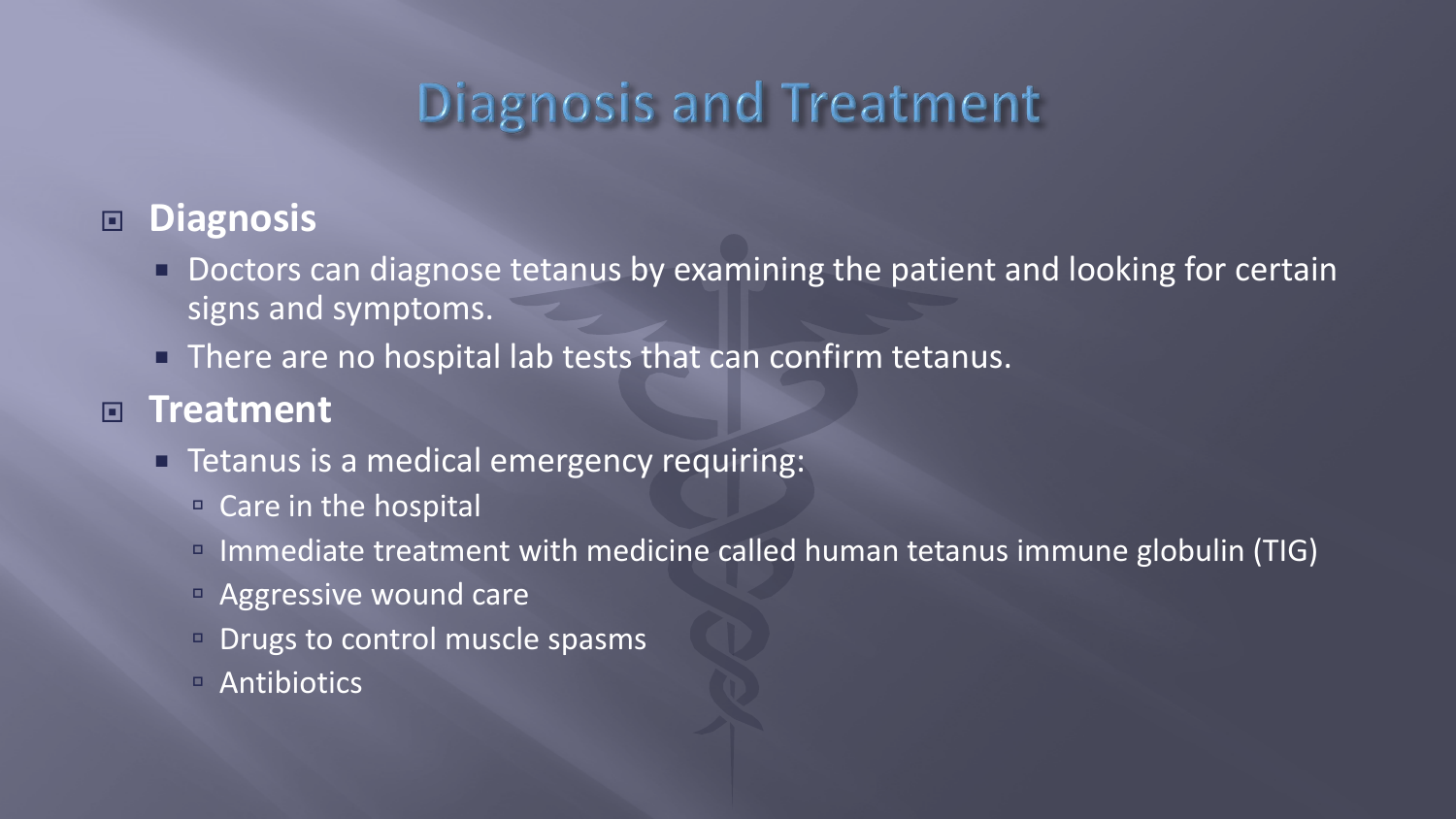### Prevention, Vaccination and Good Wound Care

□ Vaccination and good wound care are important to help prevent tetanus infection. Doctors can also use a medicine to help prevent tetanus in cases where someone is seriously hurt and doesn't have protection from tetanus vaccines.

#### **Vaccination**

Being up to date with your tetanus vaccine is the best tool to prevent tetanus. Protection from vaccines, as well as a prior infection, do not last a lifetime. This means that if you had tetanus or were vaccinated before, you still need to get vaccinated regularly to keep a high level of protection against this serious disease. Tetanus vaccines are recommended for people of all ages, with booster shots throughout life. arn who needs to be vaccinated and when(https://www.cdc.gov/vaccines/vpd/dtap-tdap-<br> public/index.html).

#### **Good Wound Care**

- Immediate and good wound care can also help prevent infection.
- Don't delay first aid of even minor, non-infected wounds like blisters, scrapes, or any break in the skin.
- Wash hands often with soap and water or use an alcohol-based hand rub if washing is not possible.
- Consult your doctor if you have concerns and need further advice.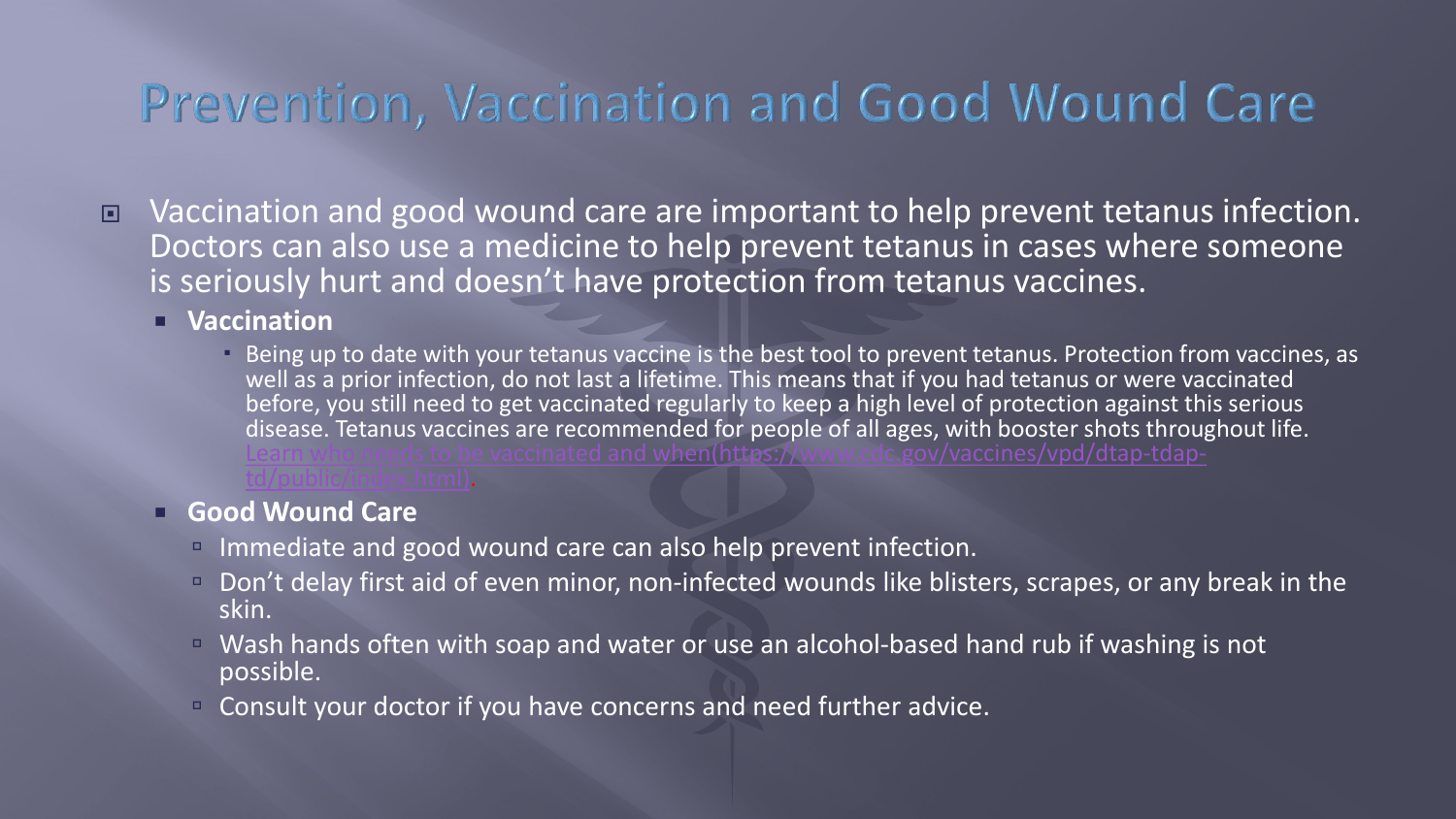### Zika, Dengue Fever and West Nile

Also expect an increase in Zika, Dengue Fever and West Nile cases.

Dengue Fever:

- Dengue hemorrhagic fever (DHF) is characterized by a fever that lasts from 2 to 7 days, with general signs and symptoms consistent with dengue fever. When the fever declines, warning signs may develop. This marks the beginning of a 24 to 48 hour period when the smallest blood vessels (capillaries) become excessively permeable ("leaky"), allowing the fluid component to escape from the blood vessels into the peritoneum (causing ascites) and pleural cavity (leading to pleural effusions). This may lead to failure of the circulatory system and shock, and possibly death without prompt, appropriate treatment. In addition, the patient with DHF has a low platelet count and hemorrhagic manifestations, tendency to bruise easily or have other types of skin hemorrhages, bleeding nose or gums, and possibly internal bleeding.
- For more information visit: <https://www.cdc.gov/dengue/clinicallab/clinical.html>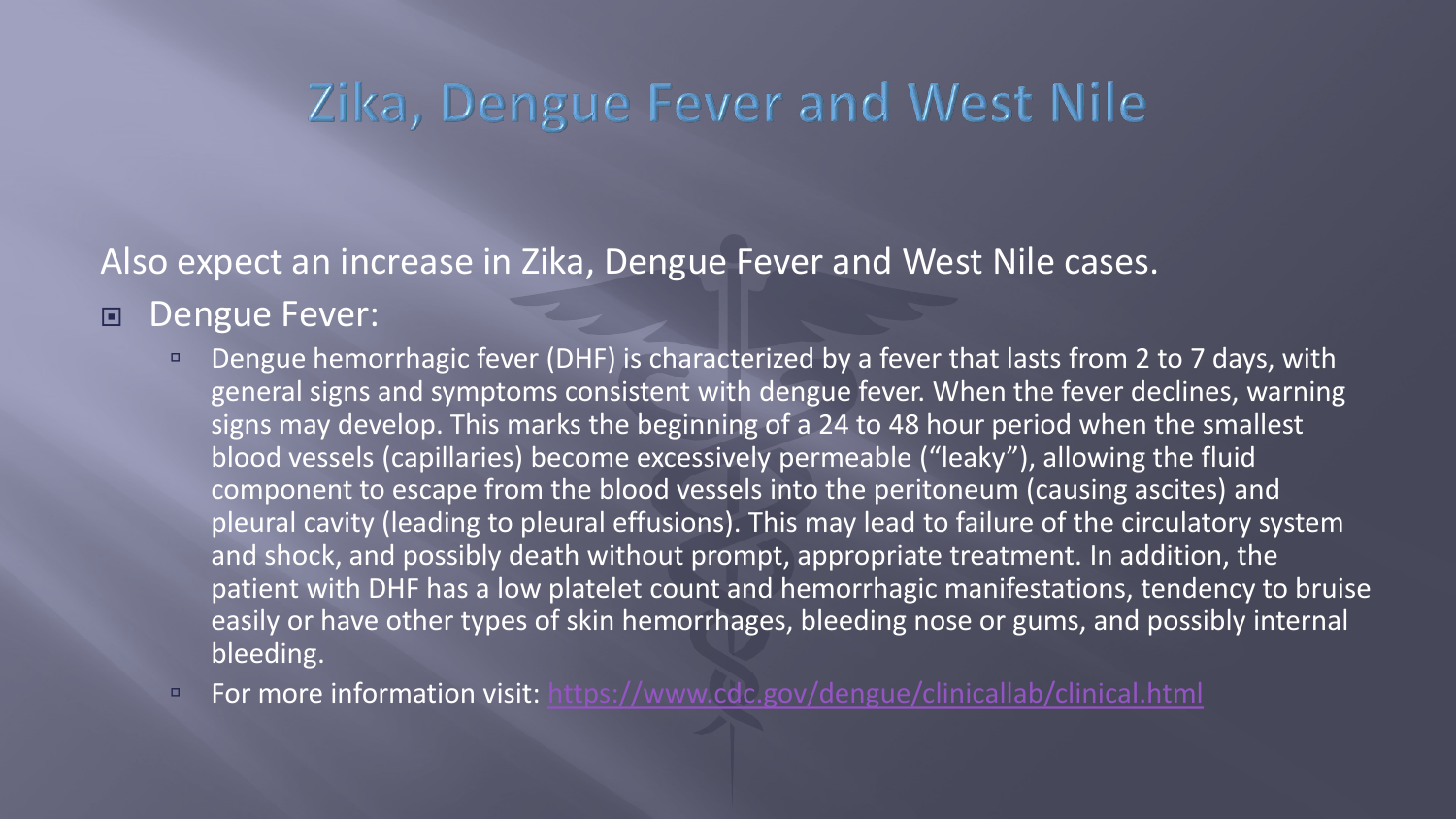## West Nile Virus

- **No symptoms in most people.** Most people (8 out of 10) infected with West Nile virus do not develop any symptoms.
- **Febrile illness (fever) in some people.** About 1 in 5 people who are infected develop a fever with other symptoms such as headache, body aches, joint pains, vomiting, diarrhea, or rash. Most people with this type of West Nile virus disease recover completely, but fatigue and weakness can last for weeks or months.
- **Serious symptoms in a few people.** About 1 in 150 people who are infected develop a severe illness affecting the central nervous system such as encephalitis (inflammation of the brain) or meningitis (inflammation of the membranes that surround the brain and spinal cord).
- Symptoms of severe illness include high fever, headache, neck stiffness, stupor, disorientation, coma, tremors, convulsions, muscle weakness, vision loss, numbness and paralysis.
- Severe illness can occur in people of any age; however, people over 60 years of age are at greater risk. People with certain medical conditions, such as cancer, diabetes, hypertension, kidney disease, and people who have received organ transplants, are also at greater risk.
- Recovery from severe illness might take several weeks or months. Some effects to the central nervous system might be permanent.
- About 1 out of 10 people who develop severe illness affecting the central nervous system die.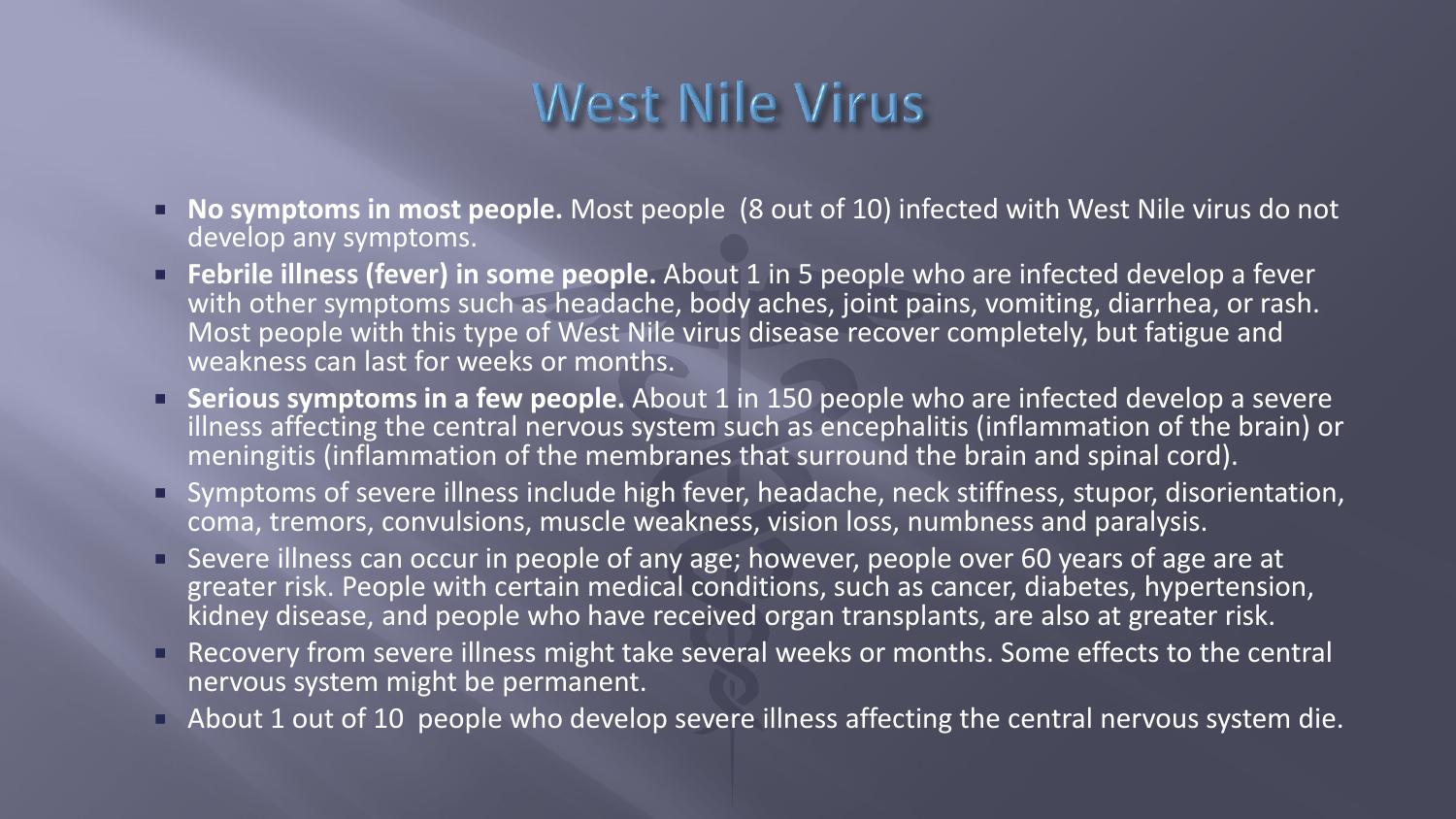### Escherichia coli (E. coli), Shigella, and Vibrio vulnificus

### E.coli

■ Enterotoxigenic *Escherichia coli (E. coli)*, or ETEC, is an important cause of bacterial diarrheal illness. Infection with ETEC is the leading cause of travelers' diarrhea and a major cause of diarrheal disease in lower-income countries, especially among children. ETEC is transmitted by food or water contaminated with animal or human feces. Infection can be prevented by avoiding or safely preparing foods and beverages that could be contaminated with the bacteria, as well as washing hands with soap frequently.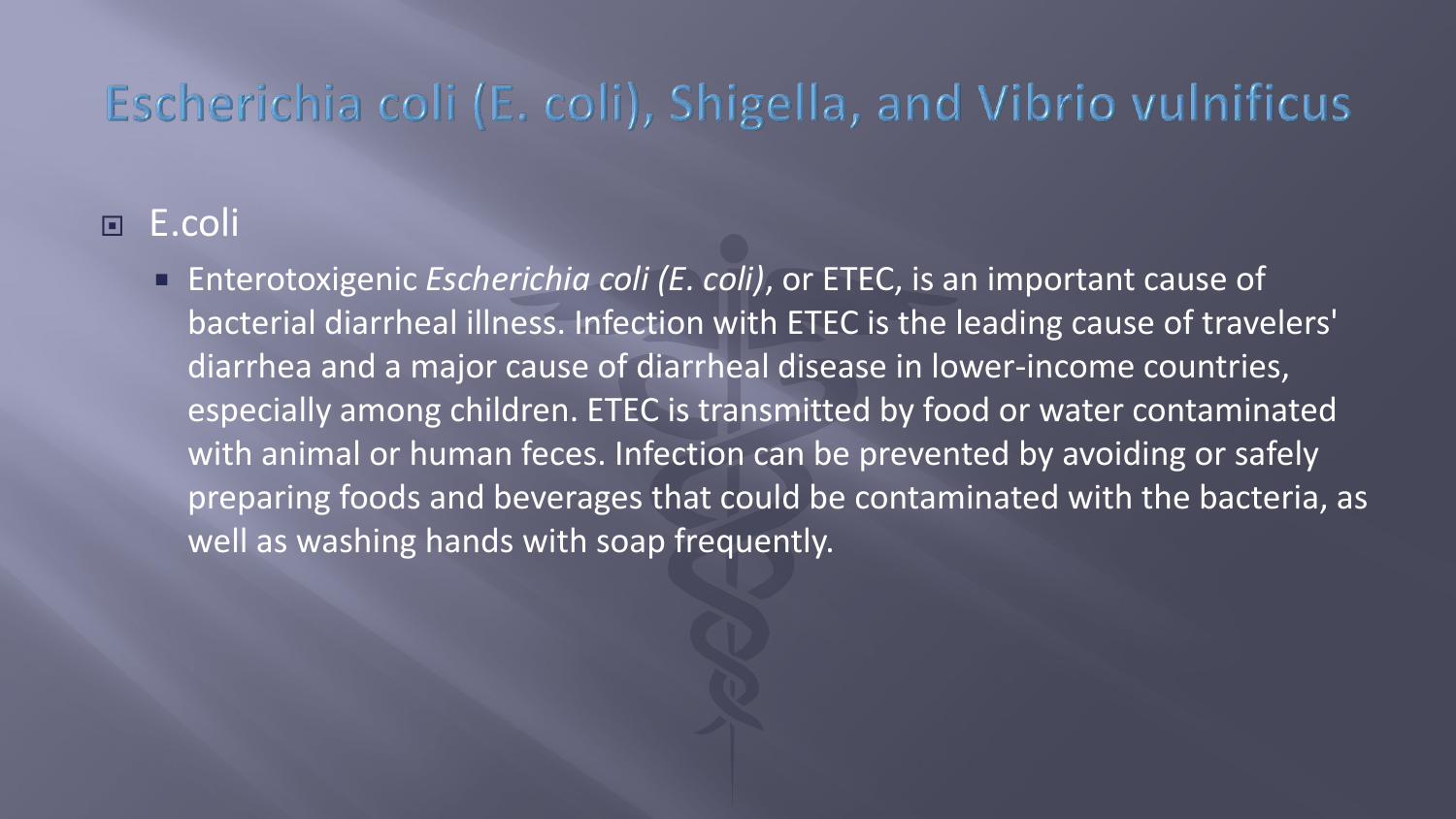### Escherichia coli (E. coli), Shigella, and Vibrio vulnificus

- *Shigella* germs are present in the stools of infected persons while they have diarrhea and for up to a week or two after the diarrhea has gone away. *Shigella* is very contagious; exposure to even a tiny amount of contaminated fecal matter—too small to see– can cause infection. Transmission of *Shigella* occurs when people put something in their mouths or swallow something that has come into contact with stool of a person infected with *Shigella.* This can happen when:
- **EXP** Contaminated hands touch your food or mouth. Hands can become contaminated through a variety of activities, such as touching surfaces (e.g., toys, bathroom fixtures, changing tables, diaper pails) that have been contaminated by stool from an infected person. Hands can also become contaminated with *Shigella* while changing the diaper of an infected child or caring for an infected person.
- Eating food contaminated with *Shigella*. Food may become contaminated if food handlers have shigellosis. Produce can become contaminated if growing fields contain human sewage. Flies can breed in infected feces and then contaminate food when they land on it.
- $\Box$  Swallowing recreational (for example lake or river water while swimming) or drinking water that was contaminated by infected fecal matter.
	- Symptoms of shigellosis typically start 1–2 days after exposure and include:
		- Diarrhea (sometimes bloody)
		- $F$  Fever
		- Abdominal pain
		- Tenesmus (a painful sensation of needing to pass stools even when bowels are empty)
		- *Shigella* is often resistant to antibiotics.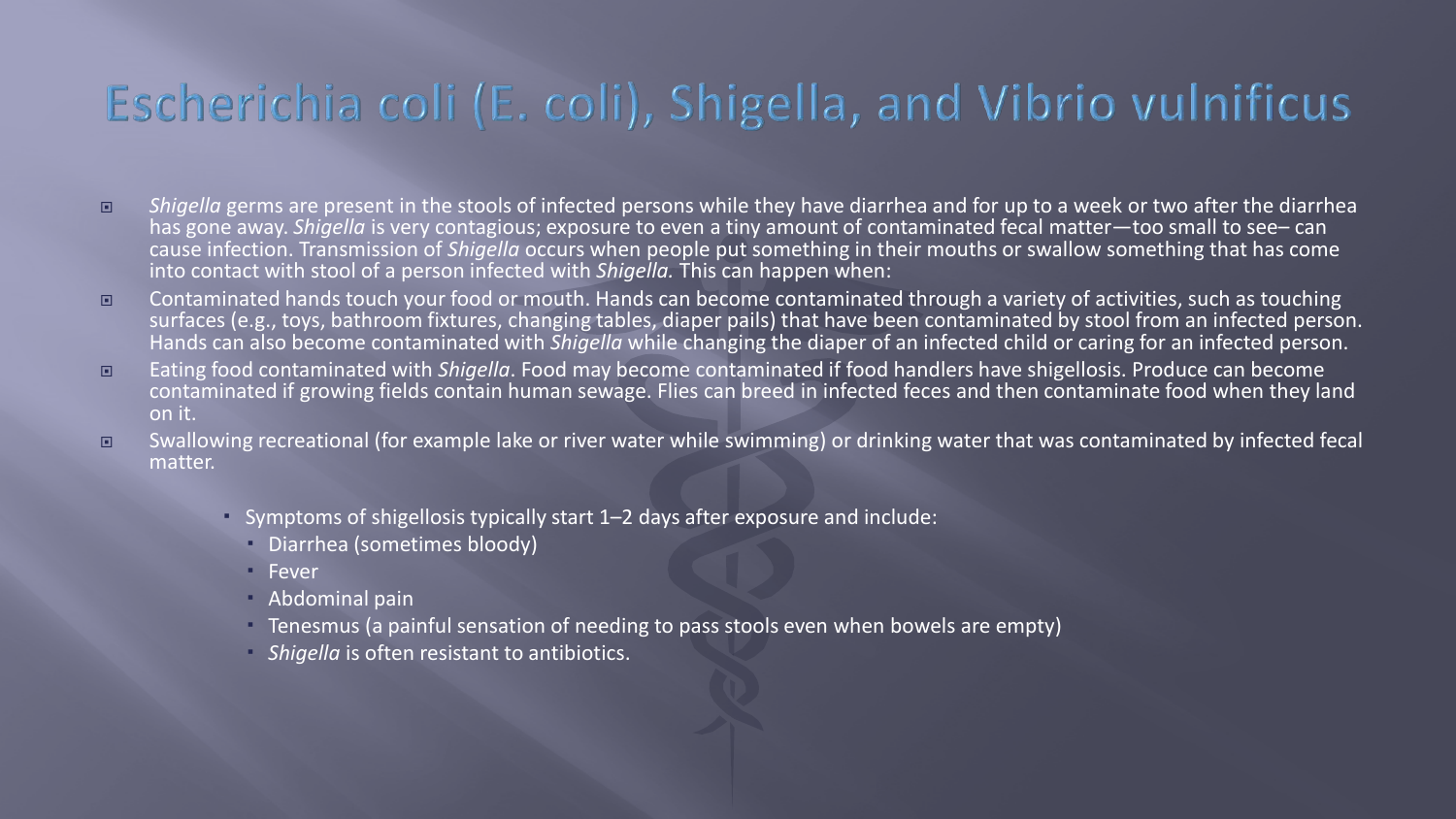## Escherichia coli (E. coli), Shigella, and Vibrio vulnificus

### **E** Vibrio vulnificus

- **What are** *Vibrio* **bacteria?**
	- *Vibrio* bacteria naturally live in certain coastal waters and are present in higher concentrations between May and October when water temperatures are warmer.
- **How do people get vibrosis?** 
	- **Most people become infected by eating raw or undercooked shellfish, particularly oysters. Certain** *Vibrio* species can also cause a skin infection when an open wound is exposed to brackish or salt water. Brackish water is a mixture of fresh and sea water. It is often found where rivers meet the sea.
- Symptoms:
	- When ingested, *Vibrio* bacteria can cause watery diarrhea, often accompanied by abdominal cramping, nausea, vomiting, fever, and chills. Usually these symptoms occur within 24 hours of ingestion and last about 3 days. Severe illness is rare and typically occurs in people with a weakened immune system.
	- *Vibrio* bacteria can also cause a skin infection when an open wound is exposed to brackish or salt water. Brackish water is a mixture of fresh and sea water. It is often found where rivers meet the sea.